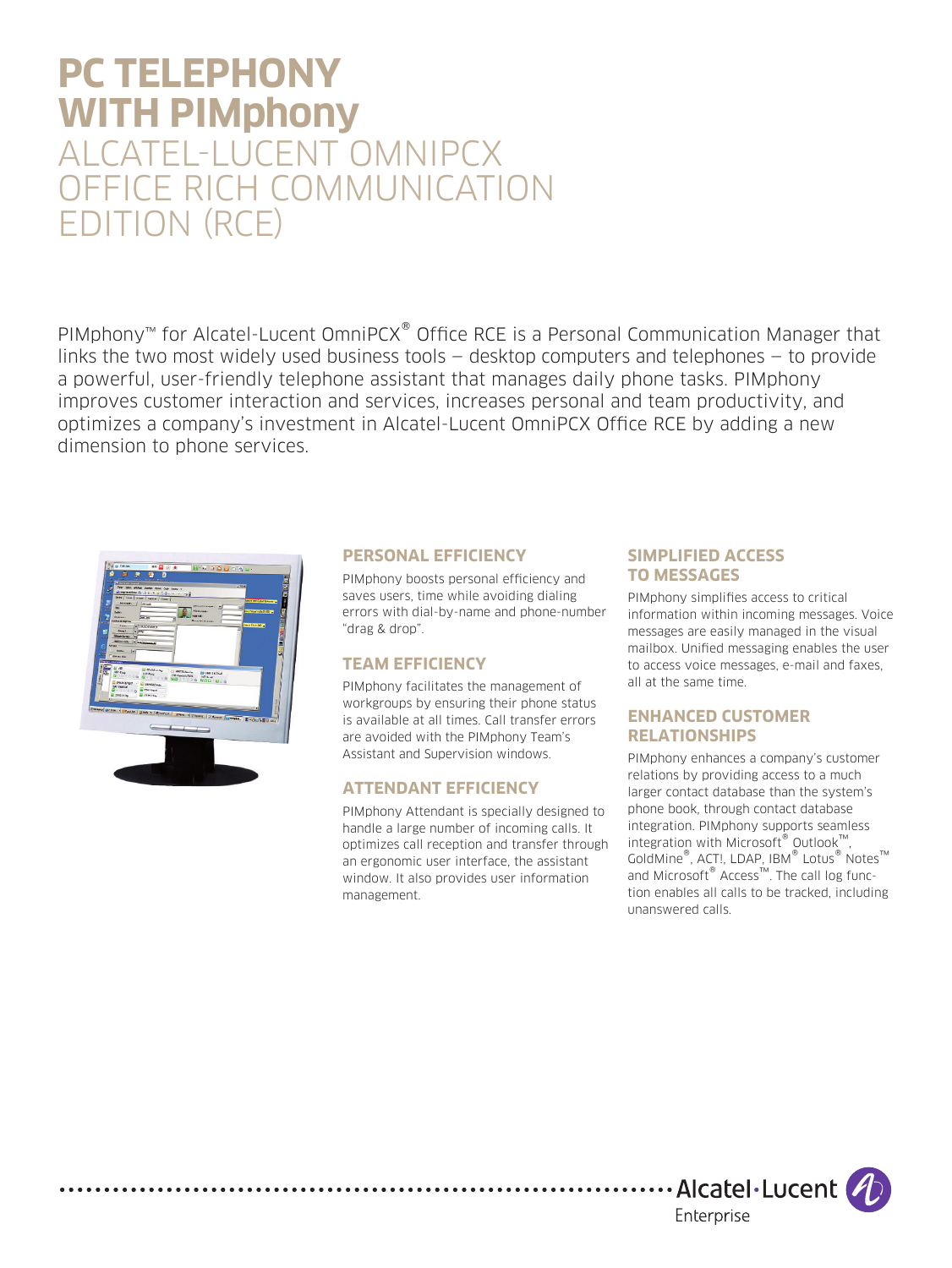

## **COMPLETE SET OF PC-BASED TELEPHONY FEATURES**

- Incoming and outgoing call management, call hold, multi-line management (up to 8 lines), direct call keys, dial-by-name, redial.
	- ¬ Dial-by-name
	- ¬ Open contact card
	- ¬ Call log
	- ¬ Voicemail notification
	- ¬ Up to 8 simultaneous communications
	- ¬ Up to 50 programmable function keys
	- ¬ Call board
	- ¬ Hang up, hold, transfer, conference , DTMF, record on line.
	- ¬ Screen pop customization

## **CONTACT MANAGER INTEGRATION**

- Automatic synchronization with Contact Manager database.
- Screen pop-up of the contact card.
- Unified dial-by-name using contact database, LDAP and OmniPCX Office RCE phone book
	- ¬ Search result includes contact details (Work, Home, Mobile Number, Email Address, Company Name, Picture)
- Direct dialing from contact card\*.
- Screen pop-up assistant for customized scripts.
- \* Depending on the Contact Manager software.

## **CENTRALIZED CALL LOG**

- Lists incoming answered/unanswered calls, outgoing calls and voice mail with contact identification, date, time, and call duration.
- Call initiation with a double click, contact card with one click.
- Even when users are away from their desks, all incoming calls are registered.

### **TELEPHONE SET**

The main advantage of PIMphony's architecture is that there is no physical connection between the telephone set and PC. PIMphony can be linked to many types of telephone sets such as DECT, Premium DeskPhones, analog, WLAN sets). It can even function without a telephone set (using PC telephony with PIMphony IP).

## **VISUAL MAILBOX**

The visual mailbox includes a full set of mailbox management features:

- Read/delete messages.
- Skip to previous/next message.
- Forward message to one or more users, with voice comment if necessary.
- Associated contact card screen pop-up (if sender is identified in the contact database).

# **UNIFIED MESSAGING**

- Integration of e-mail, voice mail and faxes (depending on ISP's level of service) into the user's e-mail client window.
- Voice messages identified with a specific icon and handled as e-mail with WAV attachments.
- Same level of displayed information: date and time, caller's name (if sender is identified in the contact database) or phone number.





| <b>Search Results</b><br>H. |                    |              |              | $\mathbf x$ |
|-----------------------------|--------------------|--------------|--------------|-------------|
| durr                        |                    | $\mathbf{z}$ | Total: 1 / 7 |             |
| <b>DURR, John</b>           | +1 (201) 1632 2836 | Canyon Ltd   | Ω            |             |
| <b>DURRANI, Moahzam</b>     | +1 613 784 3347    |              |              |             |
| <b>DURRANT, Joe</b>         | +44 1793775437     |              |              |             |
| <b>DURREY, Pierre</b>       | +33 1 3077 0410    |              |              |             |
| <b>DURRINGER, Fabien</b>    | 21875383           |              |              |             |
| <b>DURRINGER, Fabien</b>    | +33 39067 5383     |              |              |             |
| <b>DURRWACHTER, Mike</b>    | +1 703 668 7039    |              |              |             |

**PIMphony unify dial-by-name**



**Microsoft® Outlook™ PIMphony contact details**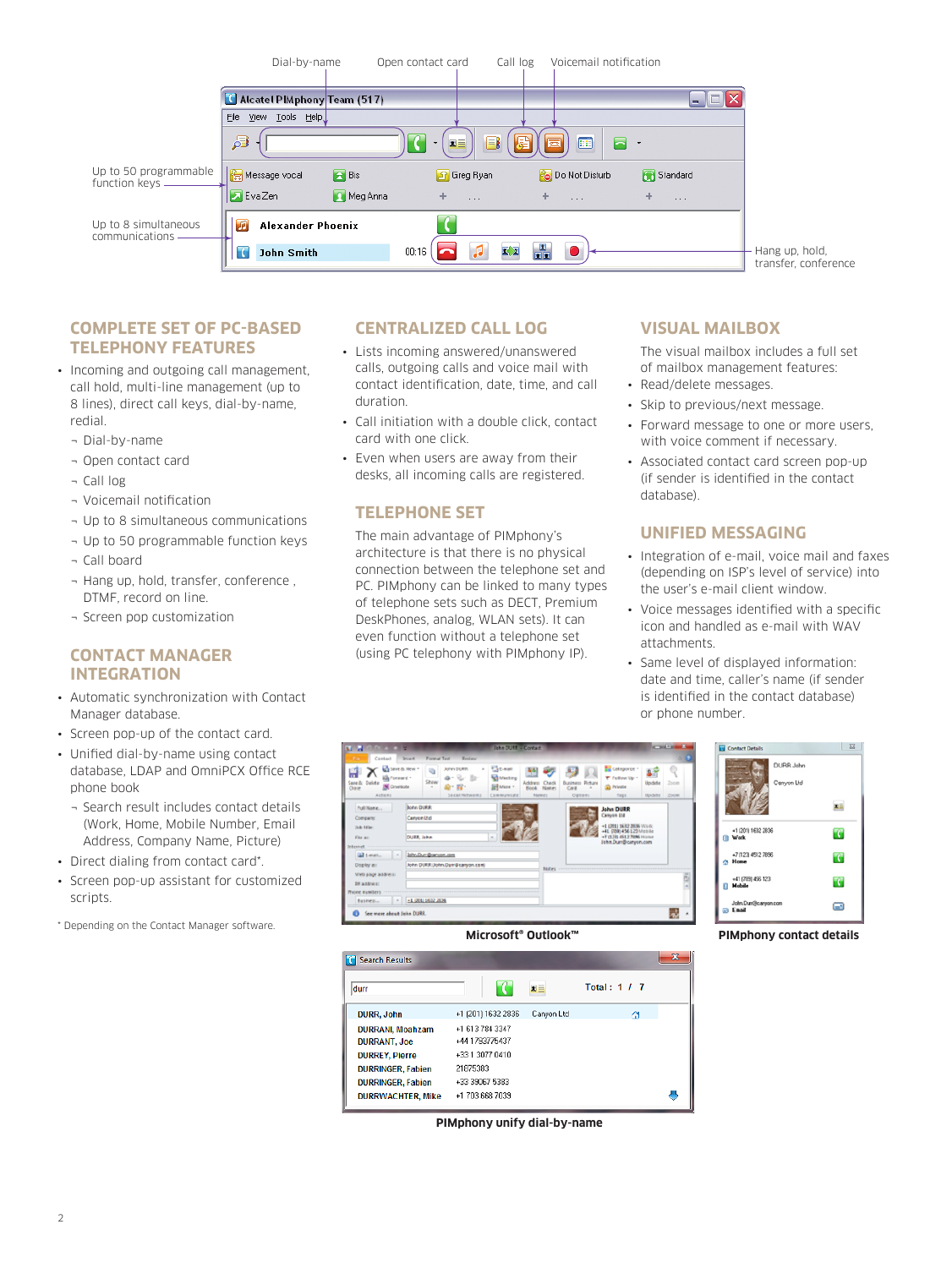#### **SUPERVISION WINDOW**

- The user can define supervision groups (work groups or services) within the company.
- Call/forward status of each person that the user has included in work groups.

## **PIMPHONY ATTENDANT**

In addition to the assistant window, PIMphony Attendant manages the parameters and configuration of employees' phone sets and information:

- Change first name and last name of a phone number (only for the local PBX).
- Lock and unlock the phone.
- Reset password.
- Give nomadic rights.
- Change forward state.
- Modify telephony rights.
- Manage PIMphony profile.
- Manage user phone numbers (home, mobile, business, other) and email address.

All these operations—except modification of last name and first name—are available in a multisite environment.

## **MULTISITE SUPERVISION**

Available with PIMphony Attendant, it enables the phone sets of several OmniPCX Office RCE systems (multisite topology) to be displayed and monitored on the supervision window. The multi-site capability of OmniPCX Office RCE, enables operators to see the phone and forward status of all users and optimize call treatment for a better customer service.

#### **ASSISTANT WINDOW**

- Displays up to 8 incoming calls (or 16 with small icons) with alarms available on waiting time in ringing or on hold state.
- Displays a list of preferred correspondents for the current caller or a list of the colleagues of one preferred correspondent.
- Access to the call board or the redial list.
- One-step transfer available to preferred called parties or people from a supervision group.
- Capacity to compile call statistics.
	- ¬ Calls with possible alarms on waiting time
- ¬ Colleagues
- ¬ Preference correspondents
- ¬ Dialing area
- ¬ Preferred cards
- ¬ Group selection
- ¬ Opened card

| Elle Yew Iools Help                                                                                                                                                                                                                                                                                                                                                                          | Alcatel Plkiphony Team (517) |       |                                 |                                       |   |                                       |                       |                                    |                            |   | $\blacksquare$ e $\times$ |
|----------------------------------------------------------------------------------------------------------------------------------------------------------------------------------------------------------------------------------------------------------------------------------------------------------------------------------------------------------------------------------------------|------------------------------|-------|---------------------------------|---------------------------------------|---|---------------------------------------|-----------------------|------------------------------------|----------------------------|---|---------------------------|
| Ð<br>ш                                                                                                                                                                                                                                                                                                                                                                                       | ы.<br>$\Xi$<br>ш<br>$\Box$   |       |                                 |                                       |   |                                       |                       |                                    |                            |   |                           |
|                                                                                                                                                                                                                                                                                                                                                                                              |                              |       |                                 | <b>VE Favories</b>                    |   | E Buttons   [ ] Cal Board   E   Bedal |                       |                                    |                            |   |                           |
|                                                                                                                                                                                                                                                                                                                                                                                              |                              |       |                                 | Message vocal                         |   | E Bis                                 | <b>IF3 Greg Flyan</b> |                                    | <b>Fig. Do Not Disturb</b> |   | [9] Standard              |
|                                                                                                                                                                                                                                                                                                                                                                                              |                              |       |                                 | <b>P.J Eva Zen</b>                    |   | Fill Meg Arms                         | 4<br>111              |                                    | 111                        | 4 | 18.00                     |
|                                                                                                                                                                                                                                                                                                                                                                                              |                              |       |                                 | 1.11                                  | ۰ | 1.11                                  | ÷<br>1.11             | ×                                  | 1.11                       | ÷ | <b>ALL</b>                |
| o                                                                                                                                                                                                                                                                                                                                                                                            | Greg Ryan                    | 00:06 | TC.                             | $-111$                                | ÷ | $-111$                                | ٠<br>$-1$             | ÷                                  | 1.11                       | ÷ | $-$                       |
| Jerry Ford<br>ш                                                                                                                                                                                                                                                                                                                                                                              |                              | 01:07 | $\mathcal{L}$<br>œ              | $-0.01$                               | ÷ | 1.11                                  | ÷<br>111              | ×                                  | 111                        | ٠ | <b>HALL</b>               |
| <b>ITI Buenu</b>                                                                                                                                                                                                                                                                                                                                                                             |                              |       |                                 | <b>Bureau: 1142</b><br>Group: R&D2    |   |                                       |                       |                                    |                            |   |                           |
|                                                                                                                                                                                                                                                                                                                                                                                              |                              |       | ▭                               |                                       |   |                                       |                       |                                    |                            |   |                           |
|                                                                                                                                                                                                                                                                                                                                                                                              | Paul Phoenix<br>Steeve Walt  |       | John Smith<br>Alexander Phoenix | <b>Paul Phoenix</b><br>Nicolas Thomas |   | Paul Steeve<br>Alexander Joe          |                       | <b>Steeve Walt</b><br>Cynthia Blue |                            |   |                           |
|                                                                                                                                                                                                                                                                                                                                                                                              | Cynthia Blue                 |       | Greg Ryan                       | Vincent Diac                          |   | Joe Black                             |                       | Elisabeth Gine                     |                            |   | Arnold Tux                |
|                                                                                                                                                                                                                                                                                                                                                                                              | Elisabeth Gine               |       | Jerry Ford                      | <b>Patrick Right</b>                  |   | <b>Edouard Ewis</b>                   |                       | Smith Taken                        |                            |   |                           |
| Ĩй                                                                                                                                                                                                                                                                                                                                                                                           | Smith Taken                  |       | Meg Anna                        | Robert Tron                           |   | 517 - Ready                           |                       | <b>Lad Judith Giga</b>             |                            |   | <b>Paul Thomas</b>        |
|                                                                                                                                                                                                                                                                                                                                                                                              | <b>LLI Judith Gioa</b>       |       | <b>Mike Forest</b>              | Jodie Paltro                          |   | o<br>æ                                | 0208                  | Arnold Nithon                      |                            |   |                           |
| <b>Nauga</b>                                                                                                                                                                                                                                                                                                                                                                                 | <b>Arnold Nithon</b>         |       | <b>Paul Phoenix</b>             | <b>William Forest</b>                 |   | Support                               |                       | Rick Walio                         |                            |   |                           |
| $\frac{1}{n} \frac{1}{n} \frac{1}{n} \left[ \frac{1}{n} \frac{1}{n} \frac{1}{n} \frac{1}{n} \frac{1}{n} \frac{1}{n} \frac{1}{n} \frac{1}{n} \frac{1}{n} \frac{1}{n} \frac{1}{n} \frac{1}{n} \frac{1}{n} \frac{1}{n} \frac{1}{n} \frac{1}{n} \frac{1}{n} \frac{1}{n} \frac{1}{n} \frac{1}{n} \frac{1}{n} \frac{1}{n} \frac{1}{n} \frac{1}{n} \frac{1}{n} \frac{1}{n} \frac{1}{n} \frac{1}{n}$ | <b>Existe Wallo</b>          |       | <b>Ed-John Silvester</b>        | <b>Bill Ryan</b>                      |   | Sales                                 |                       | <b>Meg Phoenix</b>                 |                            |   |                           |
|                                                                                                                                                                                                                                                                                                                                                                                              | Meg Phoenix                  |       | 525 - In call                   | John Ryan                             |   | Marketing                             |                       | Carla Turn                         |                            |   | <b>Arnaud Phoenix</b>     |
| N<<<<br>xxxxx                                                                                                                                                                                                                                                                                                                                                                                | <b>Carla Turn</b>            |       | 83.D<br>只见<br>Carla Silvester   | Chris Smith                           |   | <b>Dev</b><br>John Silvester          |                       | Arnold Trunk                       |                            |   |                           |

PIMphony Team